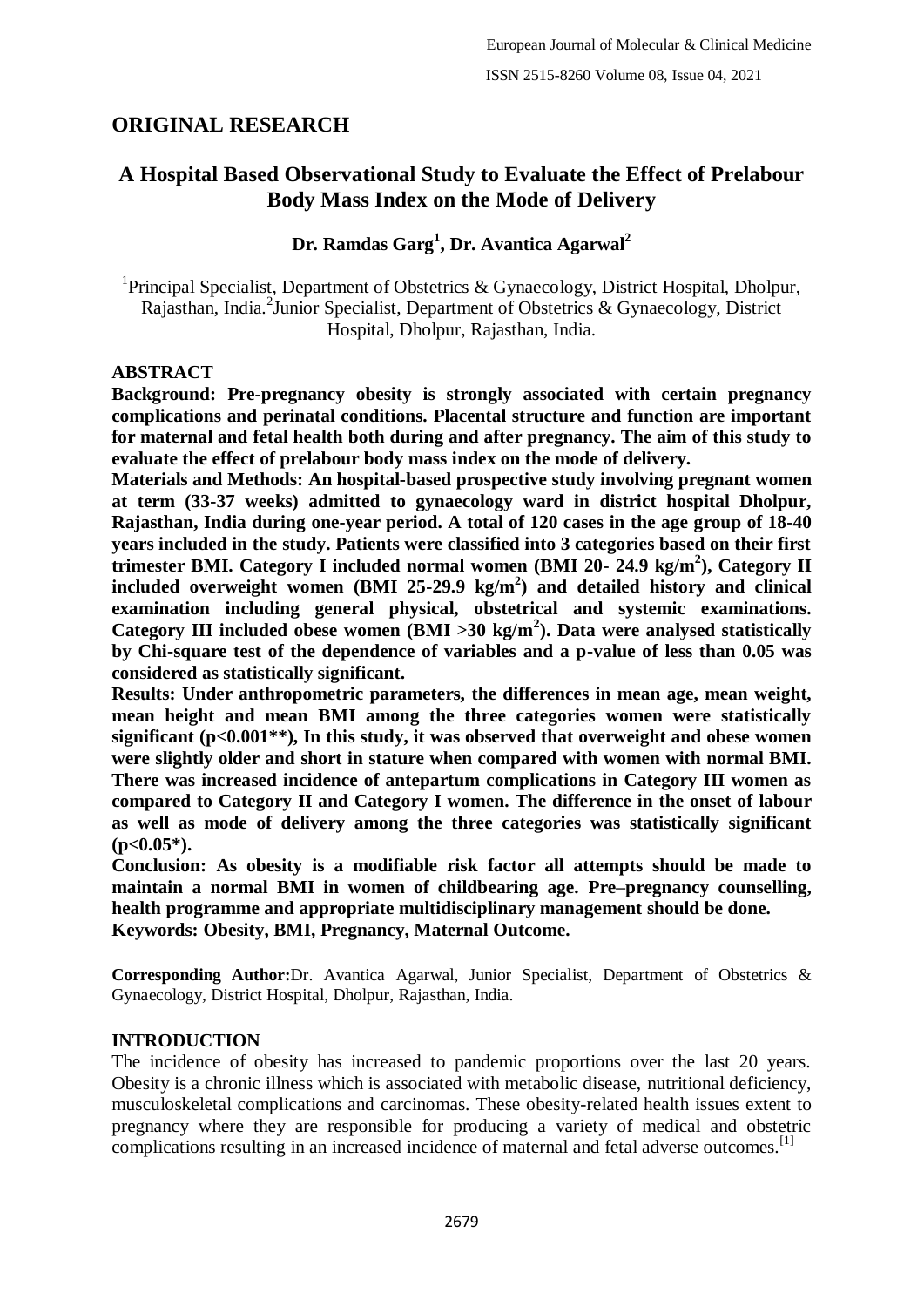Obesity constitutes a major public health issue, and can be characterized as an epidemic, that does not discriminate gender, age or socioeconomic status.[2] It can be seen as the first wave of non-communicable diseases called 'new world syndrome' creating an enormous socioeconomic and public health burden in developed and also in developing countries.<sup>[3]</sup> The World Health Organization has described obesity as one of the most blatantly visible, yet most neglected, public health issue and as per 'WHO' it is a killer disease at par with HIV and malnutrition.<sup>[4]</sup> This is a global concern, as excess body weight is  $6<sup>th</sup>$  important contributing factor worldwide and increased level of obesity may result in a decline in life expectancy in the future.<sup>[5]</sup> The proportion of pregnant women suffering from a high BMI has also increased rapidly during the same time period. Obesity is a growing problem in the Asian subcontinent with Indians having increased propensity of developing obesity related complications like diabetes and hypertension later in life, notably at much lower levels of BMI than western countries.<sup>[6]</sup>

Lifestyle modifications over the years have led to a more sedentary life style. Obesity in pregnancy is associated with an increased risk of a number of serious adverse outcomes including miscarriage, fetal congenital anomaly, thromboembolism, gestational diabetes, preeclampsia, dysfunctional labour, increase caesarean-section rate, post-partum haemorrhage, wound infection, still births, neonatal deaths and lower breast feeding rate.<sup>[7]</sup> 2 to 3 fold increased risk of caesarean delivery for both primi and multi gravidas is reported in India.<sup>[5]</sup> It is one of the most common risk factor for maternal and fetal morbidity and mortality. As the obstetrical outcome is significantly altered due to obesity, we can improve maternal outcome by overcoming obesity.

As obesity is a modifiable risk factor, pre-conceptional counselling creating awareness regarding health risk associated with obesity should be encouraged and obstetrical complications can be reduced.<sup>[8]</sup> Obesity in pregnancy is now one of the most important challenges in obstetrical care. Pre pregnancy obesity is strongly associated with certain pregnancy complications and perinatal conditions. Therefore, these complications implicate the need for pre-pregnancy counselling and weight loss in these groups of women.<sup>[9]</sup>

Birth weight is an important determinant of infant's wellbeing.<sup>[10]</sup> Several factors such as mother's genetic characteristics, socio-cultural, demographic, behavioral factors, pre pregnancy Body Mass Index and gestational weight gain influence on pregnancy and its outcome.[11] High neonatal mortality being seen in small for gestational age is a major predictor of neonatal mortality and morbidity. Infants too large for gestational age also experience higher perinatal and a long-term health risk.<sup>[12]</sup>

The BMI is calculated as weight in kilograms divided by the height in meters squared Categories of BMI are as follows: BMI of  $20-24.9 \text{ kg/m}^2$  - normal, BMI of 25-29.9 kg/m<sup>2</sup> overweight, and BMI of  $>30$  kg/m<sup>2</sup> -obese.<sup>[13]</sup> The obese women when compared with women with a normal BMI have a greater risk of medical diseases during pregnancy.<sup>[14]</sup> The mechanism appears to be related to the endocrine milieu associated with obesity (increased levels of insulin, androgens and leptin).<sup>[15]</sup> Additionally, the nonspecific marker of inflammation, C-reactive protein is raised.<sup>[16]</sup>

Chronic inflammatory process associated with obesity extends to the placenta during pregnancy, with recently described direct adverse fetal effects.<sup>[17]</sup> Gestational diabetes due to insulin resistance, eclamptic toxaemia, venous thromboembolism, preterm labour and respiratory distress syndrome are all associated with raised markers of inflammation both in maternal serum and placental tissue in obese women.<sup>[18]</sup>

Placental structure and function are important for maternal and fetal health both during and after pregnancy. Studies have revealed that abnormal placental growth is associated with adverse pregnancy outcomes. Furthermore, abnormal placental weight is correlated with chronic diseases in later life such as cardiovascular disease, hypertension and diabetes. Thus,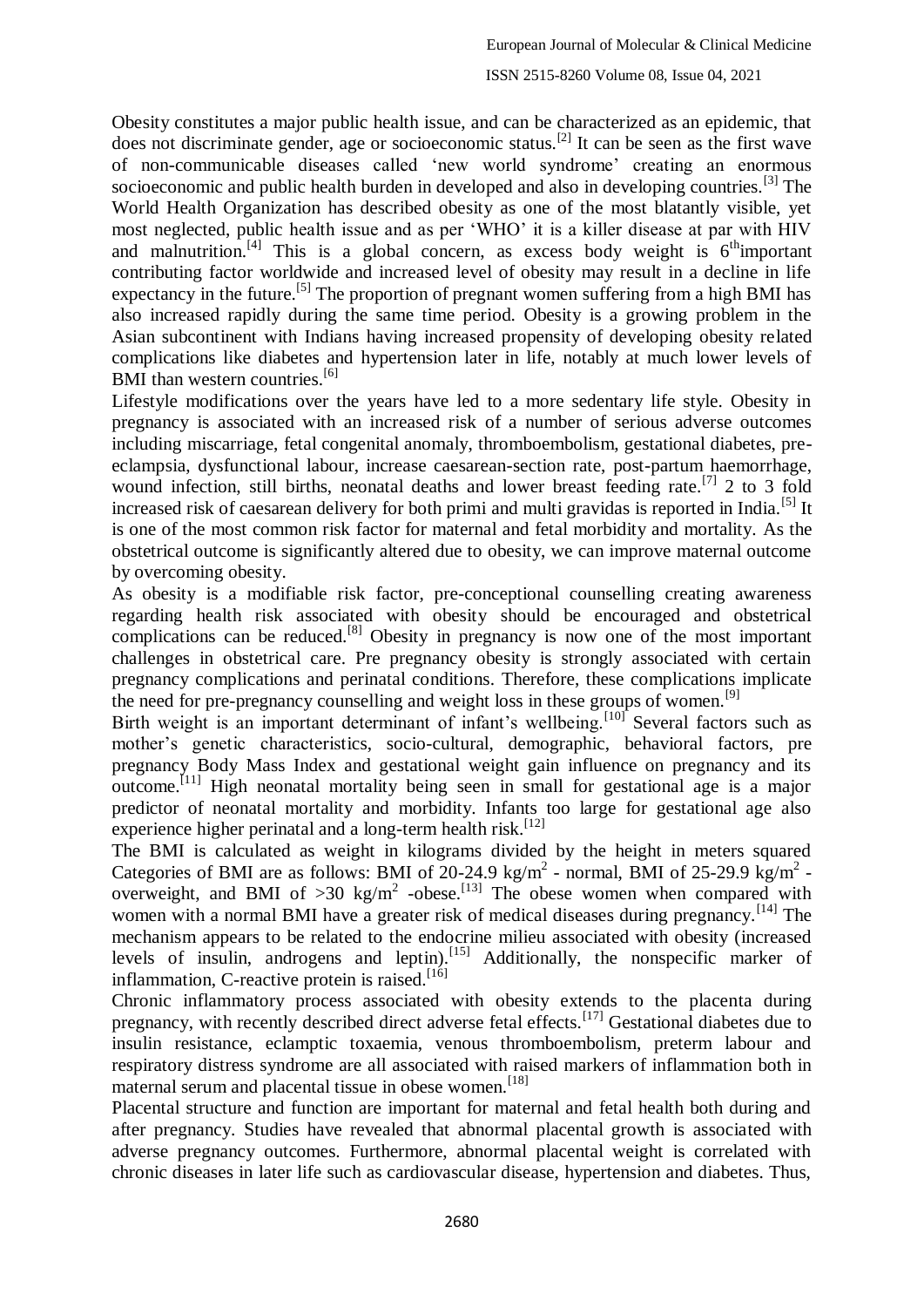placental weight estimation is an important assessment in parturient mother.<sup>[19]</sup> The aim of this study to evaluate the effect of prelabour body mass index on the mode of delivery.

## **MATERIALS & METHODS**

A hospital-based prospective study involving pregnant women at term (33-37 weeks) admitted to gynaecology ward in district hospital Dholpur, Rajasthan, India during one-year period. A total of 120 cases in the age group of 18-40 years included in the study.

### **Inclusion criteria**

- Primigravida and multigravida
- Singleton pregnancy
- Gestational age (33-37 weeks) admitted to labour ward.
- Longitudinal lie, cephalic presentation.

## **Exclusion Criteria**

- Multiple gestation
- Women<18 years
- Medical complications like, gestational diabetes mellitus, hypertensive diseases, heart diseases and thyroid disorders.

### **Methods**

On admission, routine data such as obstetric, menstrual, medical, surgical, personal and family history noted. Maternal weight, height and pre pregnancy BMI (Based on Antenatal records) calculated. Patients were classified into 3categories based on their first trimester BMI. Category I included normal women (BMI 20- 24.9 kg/m<sup>2</sup>), Category II included overweight women (BMI 25-29.9  $\text{kg/m}^2$ ) and detailed history and clinical examination including general physical, obstetrical and systemic examinations. Category III included obese women (BMI > 30 kg/m<sup>2</sup>).

Height is measured using a wall mounted digital meter stick to the nearest 0.1cm with women standing erect in her bare feet.

Weight is measured digitally to the nearest 0.1kg with the women in light clothing 0.5kg was excluded because of clothing.

Placental weight is measured by a small weighing machine kept in labour room and operation theatre.

Then labour will be monitored until delivery. The birth outcome will be studied for each group, birth weight and placental weight noted.

### **Statistical analysis:**

Results were expressed in numbers, percentage and mean±standard deviation. Data were analysed statistically by Chi-square test of the dependence of variables and a p-value of less than 0.05 was considered as statistically significant.

## **RESULTS**

In the present study, 120 singleton pregnant women were equally distributed into three categories according to their BMI. In Category I (BMI 20-24.9 kg/m<sup>2</sup>), mean age of normal women was 24.38 years; in Category II (BMI 25- 29.9 kg/m<sup>2</sup>), mean age of overweight women was 25.12 years; and in Category III (BMI > 30 kg/m<sup>2</sup>), mean age of obese women was 26.24 years. The difference in the mean age was statistically significant  $(p<0.001**)$ . Similarly, the difference in the mean weight of Category I (55.79 kg), Category II (63.24 kg) and Category III (75.82 kg) women was statistically significant ( $p<0.001**$ ). Even the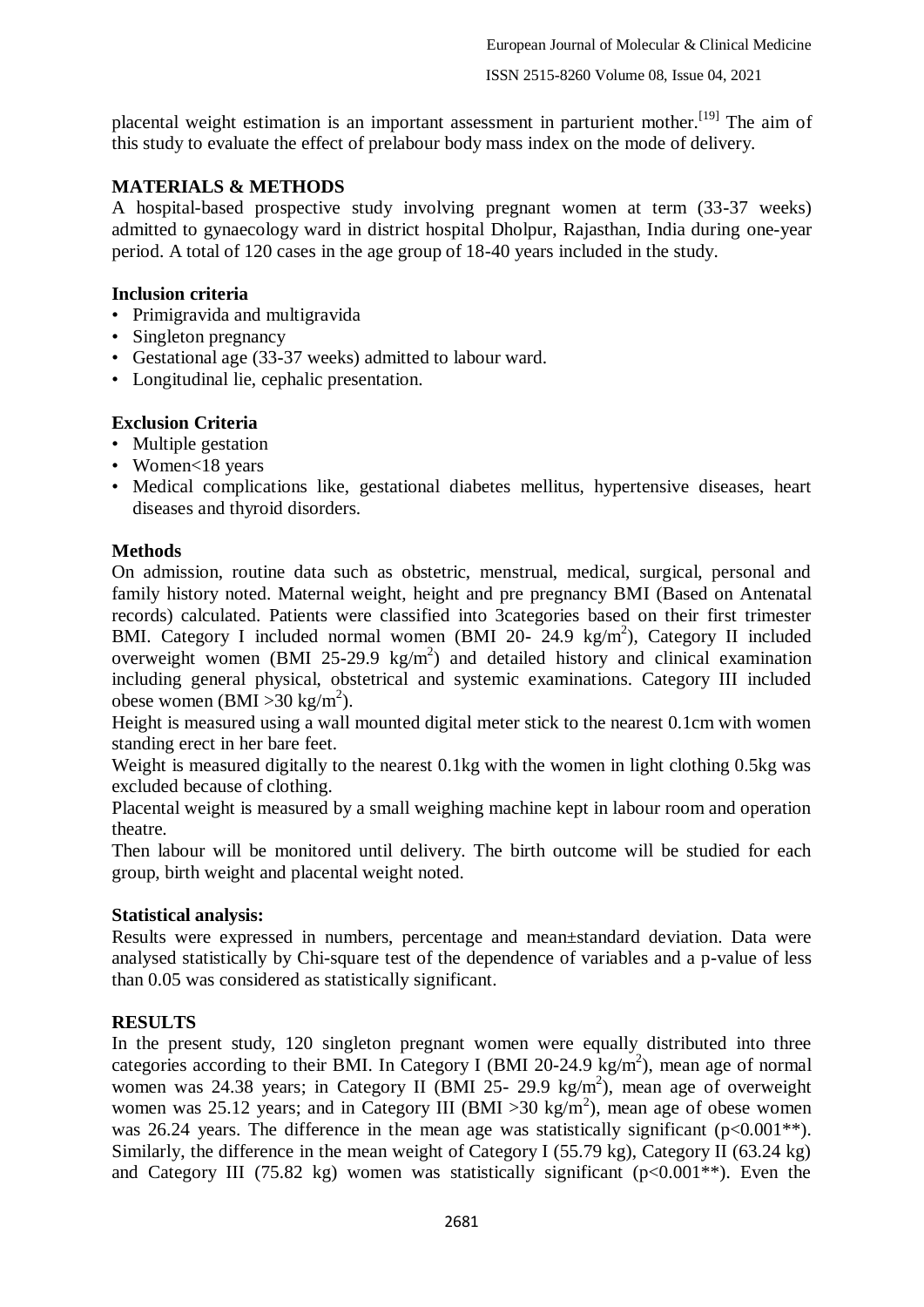difference in mean height of women in Category I (154.70 cm), Category II (153.45 cm) and Category III (152.82) was statistically significant (p<0.001\*). The difference in mean BMI of women in Category I (23.24 kg/m<sup>2</sup>), Category II (27.52 kg/m<sup>2</sup>) and Category III (33.25 kg/m<sup>2</sup>) was also statistically significant (p<0.001\*\*) [Table 1].

There was increased incidence of antepartum complications in Category III women as compared to Category II and Category I women. The difference in the occurrence of preeclampsia among the three categories was statistically significant  $(p<0.05^*)$ . Similarly, the differences in the incidence of eclampsia as well as that of gestational diabetes mellitus among the three categories was statistically significant  $(p<0.05*$  for each) [Table 2].

The difference in the onset of labour as well as mode of delivery among the three categories was statistically significant ( $p<0.05^*$ ) as shown in [Table 3 & 4].

| Demographic     | Category           | Category              | Category           | <b>P-value</b> |
|-----------------|--------------------|-----------------------|--------------------|----------------|
| variables       | I(BMI 20-24.9      | <b>II(BMI 25-29.9</b> | III(BMI>30         |                |
|                 | $kg/m2$ (N=40)     | $kg/m2$ (N=40)        | $kg/m2$ (N=40)     |                |
| Age $(yrs)$     | 24.38±4.27         | $25.12 \pm 5.68$      | $26.24 \pm 4.77$   | $< 0.001**$    |
| $(Mean \pm SD)$ |                    |                       |                    |                |
| Weight (kg)     | $55.79 \pm 9.33$   | $63.24 \pm 10.57$     | $75.82 \pm 12.23$  | $< 0.001**$    |
| $(Mean \pm SD)$ |                    |                       |                    |                |
| Height (cm)     | $154.70 \pm 15.24$ | $153.45 \pm 16.33$    | $152.83 \pm 13.40$ | $< 0.001**$    |
| $(Mean \pm SD)$ |                    |                       |                    |                |
| BMI $(kg/m^2)$  | $23.24 \pm 1.58$   | $27.52 \pm 1.97$      | $33.25 \pm 1.66$   | $< 0.001**$    |
| $(Mean \pm SD)$ |                    |                       |                    |                |

#### **Table 1:The comparison of mean value of demographic variables in between groups**

#### **Table 2: Antepartum complications in three categories**

| Antepartum<br>complications | Category I<br>(BMI 20-24.9)<br>$kg/m2$ ) (N=40) | <b>Category II</b><br>(BMI 25-29.9)<br>$kg/m2$ ) (N=40) | <b>Category III</b><br>(BMI > 30<br>$kg/m2$ ) (N=40) | <b>P-value</b> |
|-----------------------------|-------------------------------------------------|---------------------------------------------------------|------------------------------------------------------|----------------|
| Pre-eclampsia               |                                                 |                                                         |                                                      | ${<}0.05*$     |
| Eclampsia                   |                                                 |                                                         |                                                      | $< 0.05*$      |
| <b>GDM</b>                  |                                                 |                                                         |                                                      | $< 0.05*$      |

#### **Table 3: Onset of labour in three categories**

| <b>Onset of</b><br>labour | <b>Category I</b><br>(BMI 20-24.9)<br>$kg/m2$ (N=40) | <b>Category II</b><br>(BMI 25-29.9)<br>$kg/m2$ (N=40) | <b>Category III</b><br>(BMI > 30<br>$kg/m2$ (N=40) | <b>P-value</b> |
|---------------------------|------------------------------------------------------|-------------------------------------------------------|----------------------------------------------------|----------------|
| Spontaneous               |                                                      | 29                                                    | 24                                                 | $< 0.05*$      |
| Induced                   |                                                      |                                                       |                                                    |                |
| Elective LSCS             |                                                      |                                                       |                                                    |                |

#### **Table 4: Onset of labour in three categories**

| <b>Mode of</b><br>delivery | Category I<br>(BMI 20-24.9)<br>$kg/m2$ (N=40) | <b>Category II</b><br>(BMI 25-29.9)<br>$kg/m2$ (N=40) | <b>Category III</b><br>(BMI > 30<br>$kg/m2$ (N=40) | <b>P-value</b> |
|----------------------------|-----------------------------------------------|-------------------------------------------------------|----------------------------------------------------|----------------|
| Vaginal                    |                                               |                                                       | 22                                                 | $< 0.05*$      |
| Caesarean                  |                                               |                                                       |                                                    |                |
| Instrumental               |                                               |                                                       |                                                    |                |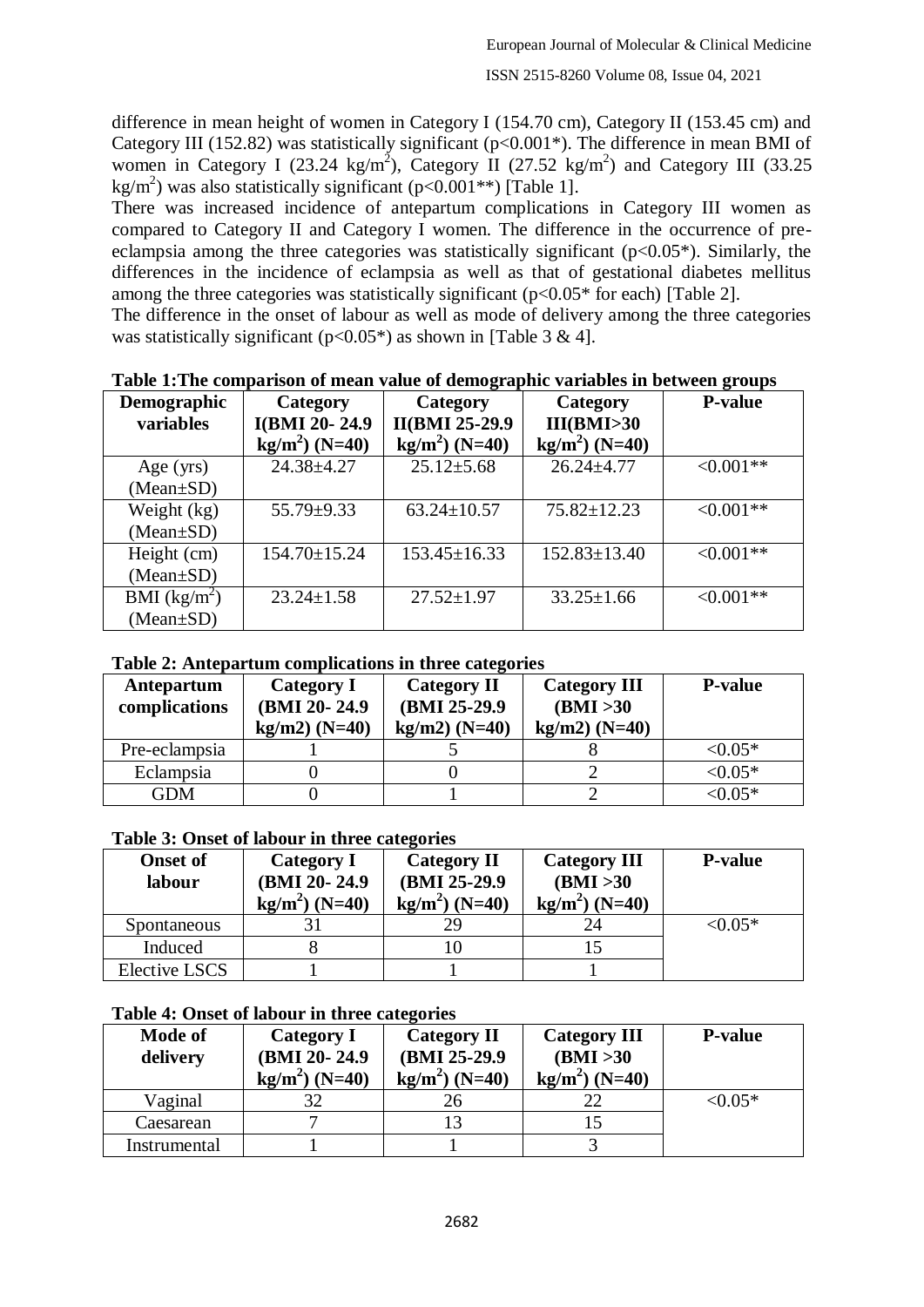## **DISCUSSION**

Under anthropometric parameters, the differences in mean age, mean weight, mean height and mean BMI among the three categories women were statistically significant  $(p<0.001**)$ , In this study, it was observed that overweight and obese women were slightly older and short in stature when compared with women with normal BMI. The results were consistent with Bhushan N et al,<sup>[20]</sup> compared the association of maternal age with BMI with pregnancy outcomes. It was found that more than 30 years with over-weight and obesity are related to adverse obstetric outcome.

In the present study the risk of pre-eclampsia increased significantly with the increase in BMI (p=0.001). Sahu et al, Hincz et al and Srivastava R et al also found that obese women had a significant risk for pre-eclampsia (p=0.004, p<0.05 & p<0.001 respectively).<sup>[21-23]</sup>

Risk of eclampsia increased significantly with the increase in BMI ( $p<0.05$ ) in the present study with a respective incidence of 5%, 0% and 0% in obese, overweight and normal BMI categories. Jared et al found the incidence of eclampsia to be 1.2%, 0.8% and 0.5% in obese, overweight and normal BMI women respectively.<sup>[24]</sup>In the present study, the risk of induction of labor increased significantly with the increase in BMI ( $p=0.01$ ). Kiran et al also found an increased risk of induction of labor in obese women (OR  $1.6$ ; CI 1.3-1.9).<sup>[25]</sup> Sahu et al also found a significantly higher incidence of induction of labor in obese women  $(p<0.05)$ .<sup>[21]</sup>

In the present study, the risk of caesarean sections and instrumental deliveries increased significantly with increase in BMI ( $p<0.05^*$ ). Sahu et al,<sup>[21]</sup> and Hincz et al,<sup>[22]</sup> also reported a significantly higher risk for caesarean delivery in these women  $(p=0.01)$ .<sup>[20,21]</sup> Similarly, Srivastava Ret al. found a significant risk of caesarean and instrumental deliveries in obese women. [23]

### **CONCLUSION**

As obesity is a modifiable risk factor all attempts should be made to maintain a normal BMI in women of childbearing age. Pre–pregnancy counselling, health programme and appropriate multidisciplinary management should be done. A general awareness regarding weight control, food habits and lifestyle modification is required as there are increasing trends of being overweight and obese both in developing as well as developed nations.

## **REFERENCES**

- 1. Dennedy MC, Dune F. The maternal and fetal impacts of obesity and gestational diabetes on pregnancy outcome. Best Pract Res Clin Endocrinol Metabol. 2010;24:573-89.
- 2. Siega- Riz A-M, Laraia B. The implications of maternal overweight and obesity on the course of pregnancy and birth outcomes. Matern Child Health J[Internet]. Springer US; 2006 Sep 23 [cited 2016 Dec 21]; 10(S1): 153- 6.
- 3. Pednekar MS, Hakama M, Hebert JR, Gupta PC. Association of body mass index with all-cause and cause-specific mortality: findings from a prospective cohort study in Mumbai (Bombay), India. Int J Epidemiol [Internet]. 2008 Jun 1[cited 2016 Dec 21]; 37(3):524-35.
- 4. James WPT. WHO recognition of the global obesity epidemic. Int J Obes [Internet].2008 Dec [cited 2016 Dec 21]; 32: S120-6.
- 5. Lakanpal S, Agarwal A. To assess the effect of maternal BMI on obstetrical outcome. International journal of advancements in research and technology 2012:1:1-9.